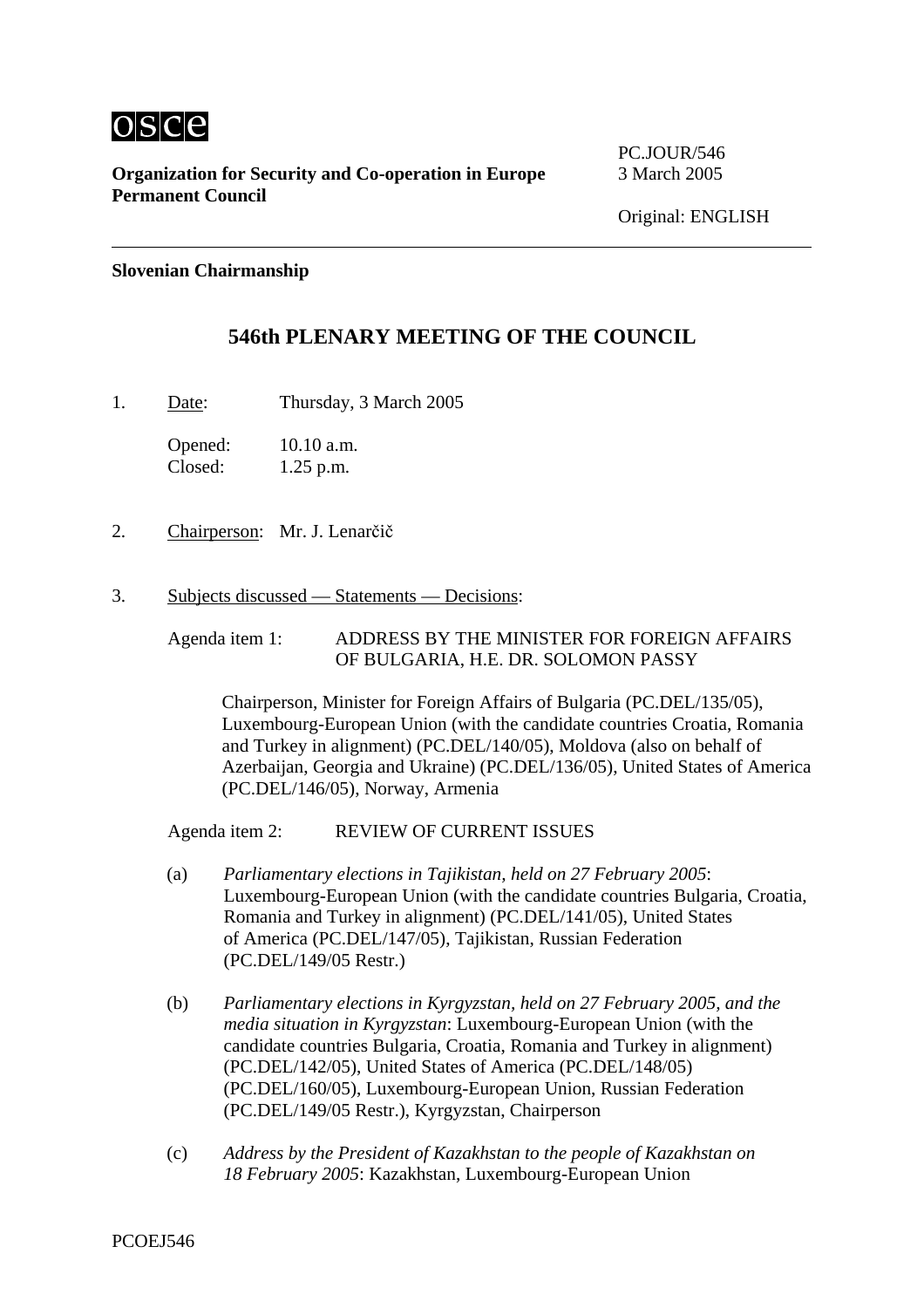- (d) *Parliamentary elections in Moldova, to be held on 6 March 2005*: Luxembourg-European Union (with the candidate countries Bulgaria, Croatia, Romania and Turkey in alignment) (PC.DEL/153/05), Moldova (PC.DEL/138/05)
- (e) *Recent developments in Ukraine*: Ukraine, Luxembourg-European Union (with the candidate countries Bulgaria, Croatia, Romania and Turkey in alignment) (PC.DEL/143/05), United States of America (PC.DEL/157/05)
- (f) *Situation in the Transdniestrian region of Moldova*: Moldova (PC.DEL/139/05), Chairperson, Ukraine
- (g) *Abolition of capital punishment for juveniles in the United States of America*: United States of America (PC.DEL/158/05), Luxembourg-European Union (with the candidate countries Bulgaria, Croatia, Romania and Turkey in alignment) (PC.DEL/144/05), Switzerland
- (h) *Situation in Northern Ireland*: United Kingdom (also on behalf of Ireland) (PC.DEL/151/05 OSCE+), Russian Federation
- (i) *Fact-finding mission to Nagorno-Karabakh*: Azerbaijan, Armenia, Chairperson

## Agenda item 3: REPORT BY THE CO-ORDINATOR OF OSCE ECONOMIC AND ENVIRONMENTAL ACTIVITIES

Co-ordinator of OSCE Economic and Environmental Activities (SEC.GAL/58/05 OSCE+), Luxembourg-European Union (with the candidate countries Bulgaria, Croatia, Romania and Turkey in alignment) (PC.DEL/145/05), United States of America (PC.DEL/156/05), Moldova (also on behalf of Azerbaijan, Georgia and Ukraine) (PC.DEL/137/05), Russian Federation, Kazakhstan, Chairperson

## Agenda item 4: DECISION ON THE DATES OF THE 2005 ANNUAL SECURITY REVIEW CONFERENCE

Chairperson

**Decision**: The Permanent Council adopted Decision No. 662 (PC.DEC/662), the text of which is appended to this Journal, on the dates of the 2005 Annual Security Review Conference.

Chairperson

## Agenda item 5: REPORT ON THE ACTIVITIES OF THE CHAIRMAN-IN-OFFICE

*Announcement of the distribution of two written reports on the activities of the Chairman-in-Office (CIO.GAL/19/05 and CIO.GAL/26/05)*: Chairperson